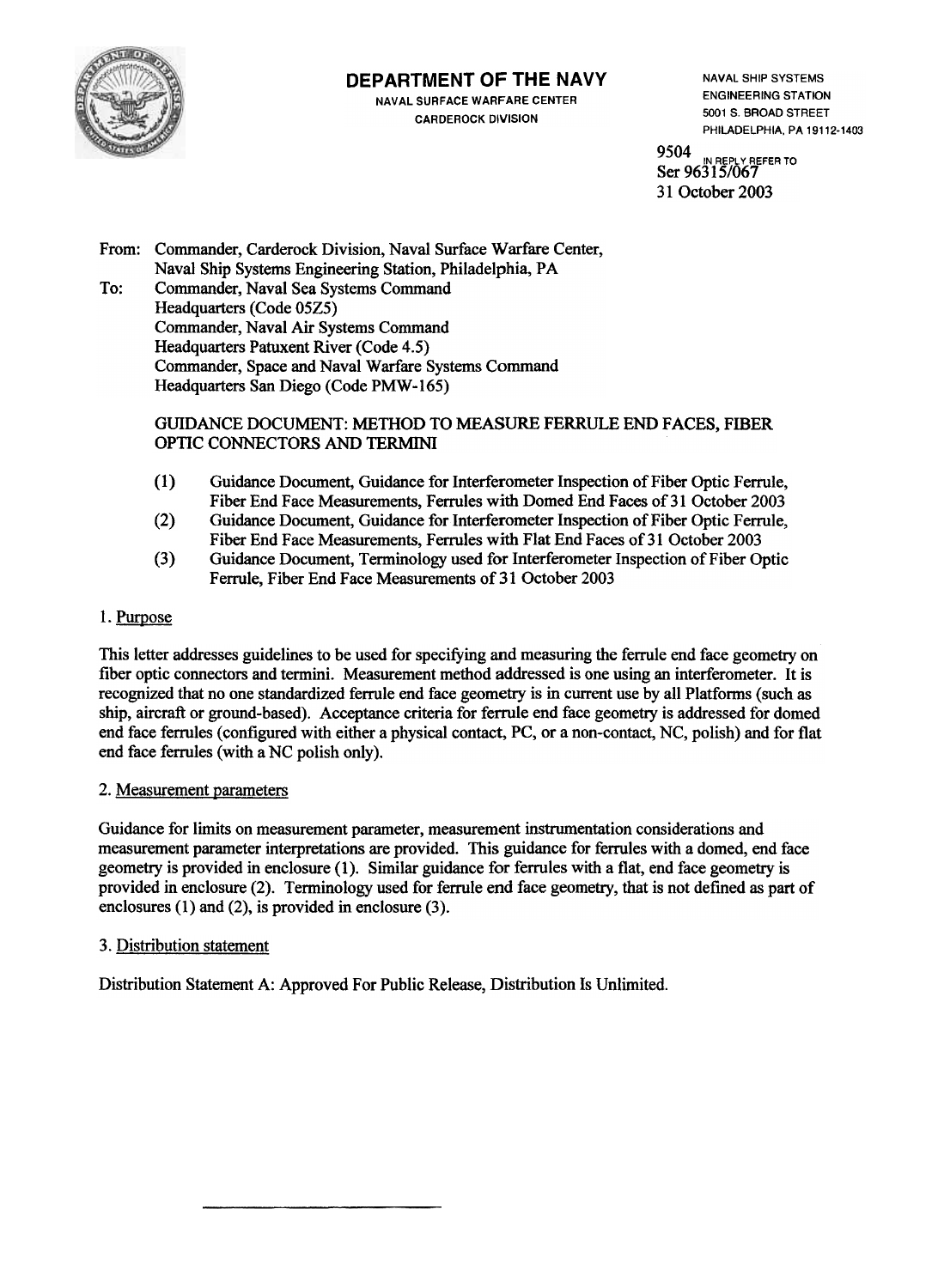#### Subi: GUIDANCE DOCUMENT: METHOD TO MEASURE FERRULE END FACES. FIBER OPTIC CONNECTORS AND TERMINI

### 4. Points of contact

Please direct questions or comments to the Naval Surface Warfare Center Carderock Division, Ship Systems Engineering Station (NSWCCD-SSES) point of contact for fiber optic component testing and principle contact for NAVAIR/SPAWAR applications on this subject is E. Bluebond. He can be contacted by FAX: (215) 897-8509 or E-mail: bluebondej@nswccd.navy.mil. The Naval Surface Warfare Center, Dahlgren Division (NSWC DD) point of contact for specification requirements and principle contact for NAVSEA applications on this subject is R. Throm (Alternate: G. Brown). He can be contacted by FAX: (540) 653-8673 or E-mail: thromra@nswc.navy.mil (browngd@nswc.navy.mil).

 $A.$  Gali

A. GULIAN By direction

Copy to: NAVSEA 05Z5 (M. McLean) NAVSEA 05Z5 (H. Lewis) NAVSEA 05J2 (J. Moschopoulos) NSWC DD B35 (G. Brown) NAVAIR 1.0B1 (G. Celala) NAVAIR 3.1 (P. Arnason) NAVAIR 3.1 (R. Clarkson) NAVAIR 3.2 (M. Breckon) NAVAIR 4.4.4.3 (W. Boblitt) NAVAIR 4.4.4.3 (M. Peppas) NAVAIR 4.5.1.1 (G. Walles) NAVAIR 4.5.7 (D. Glista) NAVAIR 4.5 7 (M. Beranek) NAVAIR 4.5.7 (A. Burroughs) NAVAIR 4.5.7 (M. Hackert) NAVAIR 4.8.1.3 (A. Michon) SPAWAR PMW-165 (N.Freije) SPAWAR. PMW-165 (R. Orchard) SPAWAR PMW-165 (D. Kinsey) SPAWAR 04N-43A (D. Zsutty) SPAWAR 051 (C. Suggs) DSCC-VQP (R. Marbais) DSCC-VAT (D. Leight)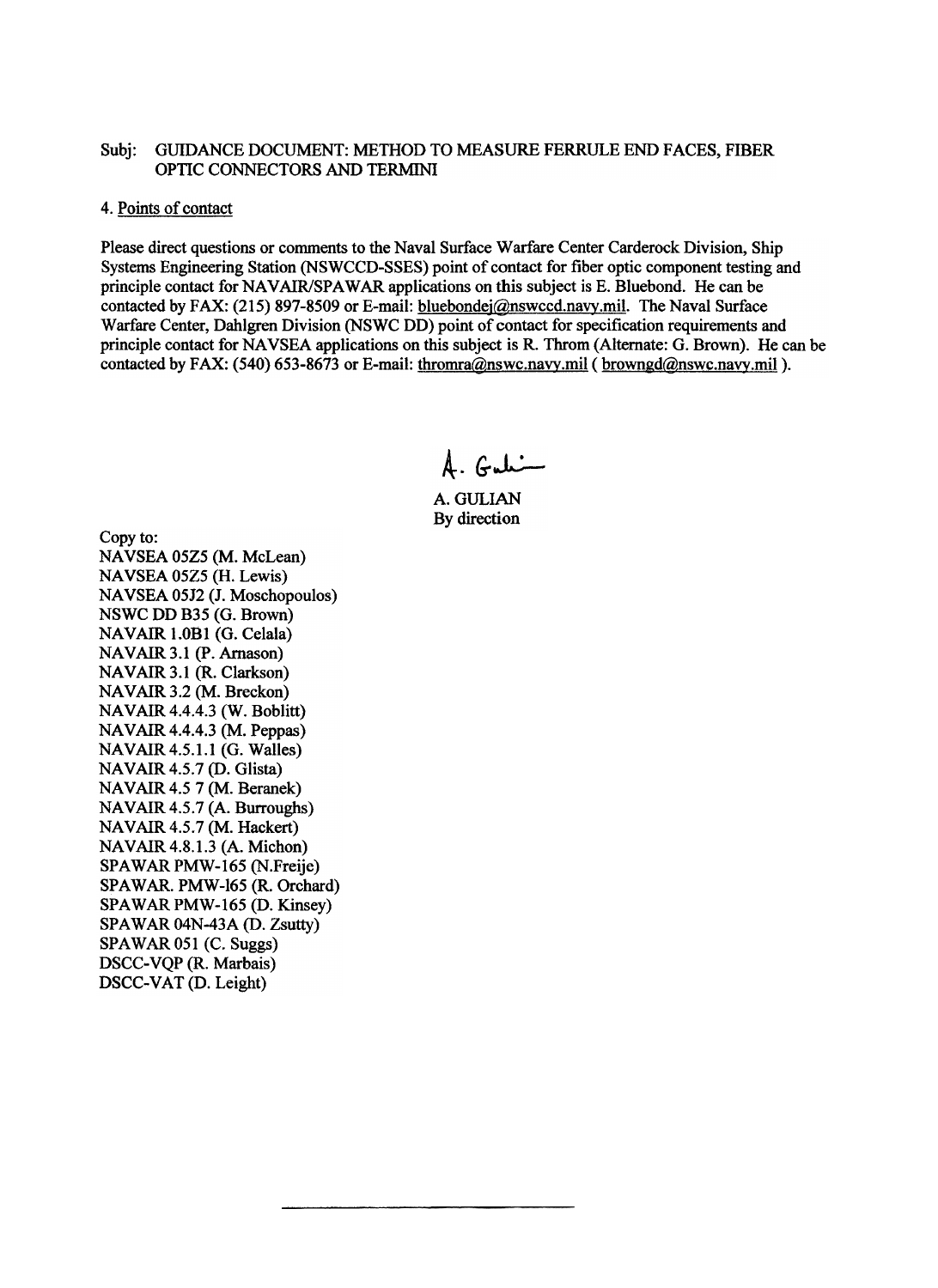#### Guidance Document Guidance for Interferometer Inspection of Fiber Optic Ferrule, Fiber End Face Measurements, Ferrules with Domed End Faces

- 1. Summary of configurations for end face geometry and measurement conditions.
	- a. End face geometry configurations. There are two types of end faces for the ferrule (either domed or flat) and two types of polishes (either physical contact, PC, or non-contact, NC) addressed. This enclosure addresses the ferrules with a domed end face. The domed end face may contain either a PC polish or a non-contact polish. Both polishes for a ferrule with a domed end face are addressed in this enclosure. In general, possible configurations, for the ferrule and polish, end face geometry, are summarized in table form.

| Ferrule End Face | Polish | Comments |
|------------------|--------|----------|
| Domed            |        |          |
| Domed            |        |          |
| Flat             |        |          |
| Flat             |        |          |

Possible Configurations for End Face Geometry

- Configuration covered in this enclosure.
- 2/ Recommended.
- b. Measurement parameters. The three parameters measured for end face geometry are fiber height, radius of curvature and offset. There are different ways to determine the offset. For a ferrule with a domed end face, the apex offset is the recommended offset to use. Recommended measurement conditions used will differ depending on the end face geometry.
- c. Measurement conditions. Measurement parameters can be determined using either a broad band or a narrow band measurement and the fiber height calculated based on the spherical surface or the planar surface. For the ferrule with an end face geometry addressed in this enclosure, the following measurement conditions are recommended:

Measurement conditions for end face geometry addressed.

|                  | Configurations for End Face Geometry | <b>Measurement Conditions</b> |                                |  |  |
|------------------|--------------------------------------|-------------------------------|--------------------------------|--|--|
| Ferrule End Face | Polish                               | Measurement Type              | <b>Calculated Fiber Height</b> |  |  |
| Domed            | PС                                   | Narrow band                   | From spherical surface         |  |  |
| Domed            | NC                                   | Broad band                    | From spherical surface         |  |  |

2. Connector end face geometry parameters for domed ferrules.

- a. Radius of curvature: 7 mm to 25 mm.
- b. Apex offset:  $< 50$  microns.
- c. Fiber height for a PC (Physical Contact) polish.
	- (1) Protrusion:  $< 0.05$  microns (50 nanometers (nm)).

Enclosure (1)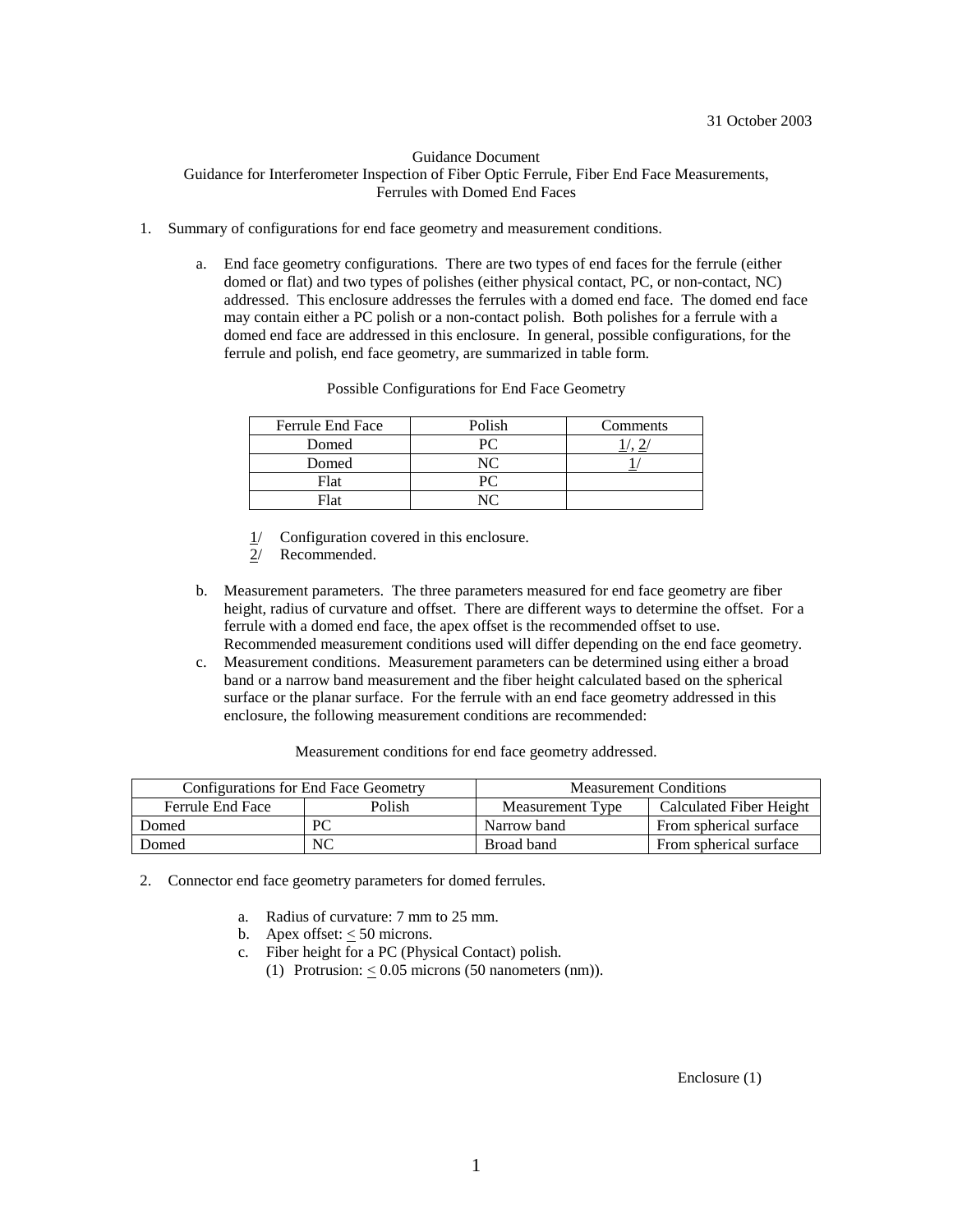- Enclosure (1): Guidance for Interferometer Inspection of Fiber Optic Ferrule, Fiber End Face Measurements, Ferrules with Domed End Faces
	- (2) Undercut. The maximum value (limit) for the spherical undercut is dependent upon the radius of curvature measured for the connector under test. Current commercial equation is as follows:  $U = -0.02R^3 + 1.3R^2 31R + 325$ , where U is the maximum acceptable undercut in nanometers and R is the radius of curvature in mm. This equation is used for a radius of curvature between 10 to 25 mm. A constant value for the maximum acceptable undercut of 125 nm is used with a radius of curvature between 7 to 10 nm. The table below lists the maximum acceptable undercut for every mm of the radius of curvature (ROC).

Table of Maximum Acceptable Undercut Values versus the Radius of curvature. For Ferrules with a Domed End Face and with a PC Polish

| $ROC$ (mm)         | −                              | $\circ$<br>Õ | a   | 10  |     | 12<br>⊥ ∠ | 1 <sub>2</sub><br>IJ | 14 |    | 16 |
|--------------------|--------------------------------|--------------|-----|-----|-----|-----------|----------------------|----|----|----|
| Undercut (nm)      | 1つら                            | 25،          | 125 | 125 | 115 | 106       | 98                   | 91 | 85 | 80 |
|                    |                                |              |     |     |     |           |                      |    |    |    |
| <b>ROC</b><br>(mm) |                                | 18           | 19  | 20  | ∠⊥  | 22        | າາ<br>ل ک            | 24 | 25 |    |
| Undercut (nm)      | $\overline{\phantom{a}}$<br>כי | 70<br>∸      | 68  | 65  | 62  | 59        | 56                   | 53 | 50 |    |

- Note: For military applications, further study is required before the performance criteria can be specified. For present, the commercial telecommunications industry criteria are listed.
- Note: If a one value limit must be employed, the following values are offered as guidance:
	- (1) Termini/test probe:  $\leq 0.125$  microns (125 nm).
	- (2) ST connector:  $<$  75 nm.
- d. Fiber height for a NC (Non-Contact) polish.
	- (1) Protrusion: N/A (not applicable).
	- (2) Undercut. The minimum value (limit) for the spherical undercut is dependent upon the radius of curvature measured and on the ferrule hole diameter for the connector under test. The table below lists the minimum acceptable undercut for every mm of the radius of curvature (ROC).

Table of Minimum Acceptable Undercut Values versus the Radius of curvature. For Ferrules with a Domed End Face and with a NC Polish Ferrule hole diameter: 125 microns

| $ROC$ (mm)    | $\overline{ }$ | $\circ$<br>Õ | a   | 10  |     |     |        | 14  |     |  |
|---------------|----------------|--------------|-----|-----|-----|-----|--------|-----|-----|--|
| Undercut (nm) | 329            | 294          | 267 | 245 | 228 | 212 | 200    | 190 | 180 |  |
|               |                |              |     |     |     |     |        |     |     |  |
| ROC<br>(mm)   | י              | 18           | 19  | 20  |     | າາ  | າາ     | 24  | 25  |  |
| Undercut (nm) | 165            | 159          | 153 | 148 | 143 | 139 | $\sim$ | 121 | 128 |  |

Table of Minimum Acceptable Undercut Values versus the Radius of curvature. For Ferrules with a Domed End Face and with a NC Polish Ferrule hole diameter: 140 microns

| $ROC$ (mm)    |              | $\Omega$<br>O | Q          | 10  |     | 12       | 1 <sub>2</sub>        | 14  |     | 16  |
|---------------|--------------|---------------|------------|-----|-----|----------|-----------------------|-----|-----|-----|
| Undercut (nm) | 400          | 356           | 322<br>ے د | 295 | 273 | 254      | 238                   | 225 | 212 | 203 |
|               |              |               |            |     |     |          |                       |     |     |     |
| $ROC$ (mm)    | $\mathbf{7}$ | 18            | 19         | 20  | 21  | つつ<br>∠∠ | 2 <sup>2</sup><br>ل ک | 24  | 25  |     |
| Undercut (nm) | 194          | 186           | 179        | 173 | 167 | 161      | $-1$                  | 152 | 148 |     |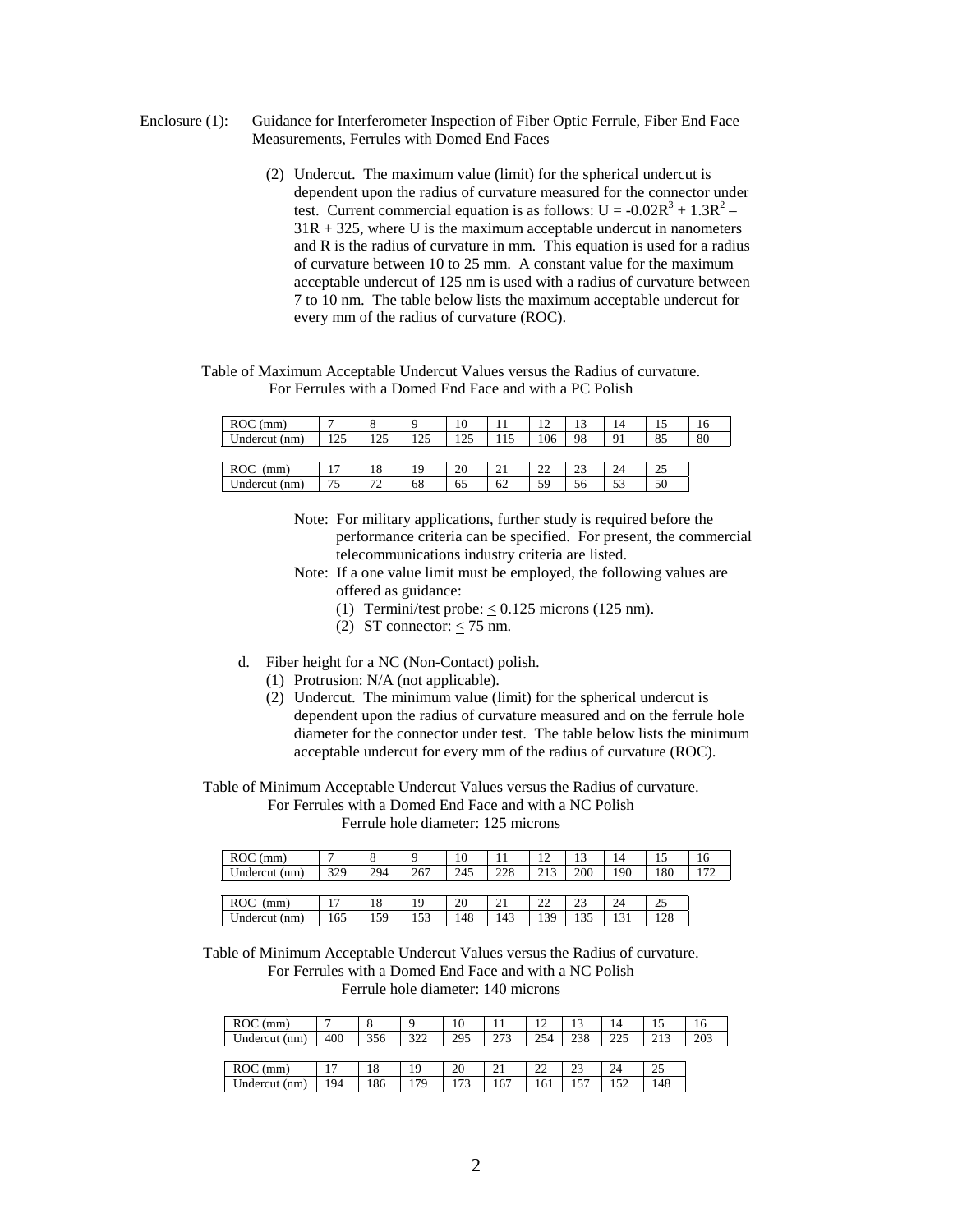Enclosure (1): Guidance for Interferometer Inspection of Fiber Optic Ferrule, Fiber End Face Measurements, Ferrules with Domed End Faces

Table of Minimum Acceptable Undercut Values versus the Radius of curvature. For Ferrules with a Domed End Face and with a NC Polish Ferrule hole diameter: 172 microns

| $ROC$ (mm)    | $\overline{ }$ | 8   | a   | 10  | 11  |          |            | 14  |     |     |
|---------------|----------------|-----|-----|-----|-----|----------|------------|-----|-----|-----|
| Undercut (nm) | 578            | 512 | 461 | 420 | 386 | 358      | 334        | 314 | 207 | 281 |
|               |                |     |     |     |     |          |            |     |     |     |
| $ROC$ (mm)    | Ē              | 18  |     | 20  | 21  | າາ<br>∠∠ |            | 24  | 25  |     |
| Undercut (nm) | 268            | 255 | 245 | 235 | 226 | 218      | $\sim$ 1.1 | 204 | 198 |     |

Note: These tables for minimum acceptable undercut values versus the radius of curvature are based on a fiber height of 50 nm below the surface of the ferrule. Calculations for the tables are based on a geometric approach utilizing the Pythagorean theorem.

- e. Relationship of fiber height to spherical surface of ferrule. Protrusion (i.e., spherical protrusion) is the positive distance above the spherical surface. Undercut (i.e., spherical undercut) is positive distance below the spherical surface.
	- Note: Only a partial region of the spherical surface is used for the fiber height measurement. This region is limited to the portion of the surface directly over the fiber.
- f. Interferometer measurement. Interferometers traditionally provided the extended/protracted fiber measurement in terms of fiber height. With respect to the distance above the spherical surface, a particular interferometer may provide the fiber height as either a positive or negative value. Refer to the operating manual for the particular interferometer. Some recent interferometers provide the extended/protracted fiber measurement either in terms of protrusion or in terms of undercut.
	- (1) If the interferometer provides either a measurement of fiber height with a positive distance below the spherical surface or of undercut, use the applicable undercut value in the table as the upper/positive limit. Use the value for protrusion as the lower/negative limit (for example, a 0.05 micron protrusion, as the lower limit, would be specified as -0.05 microns).
	- (2) If the interferometer provides either a measurement of fiber height with a positive distance above the spherical surface or of protrusion, use the applicable undercut value in the table as the lower/negative limit. Use the value for protrusion as the upper/positive limit (for example, a 0.05 micron protrusion, as the upper limit, would be specified as +0.05 microns).

Note: For military applications, further study is required before the performance criteria are finalized. Note: If a one value limit must be employed, the following values are offered as guidance: (1) Termini/test probe:  $> 0.4$  microns (400 nm). (2) ST connector:  $\geq$  0.3 microns (300 nm). These values are minimum limits, not maximums as is the case for a domed end face with a PC polish.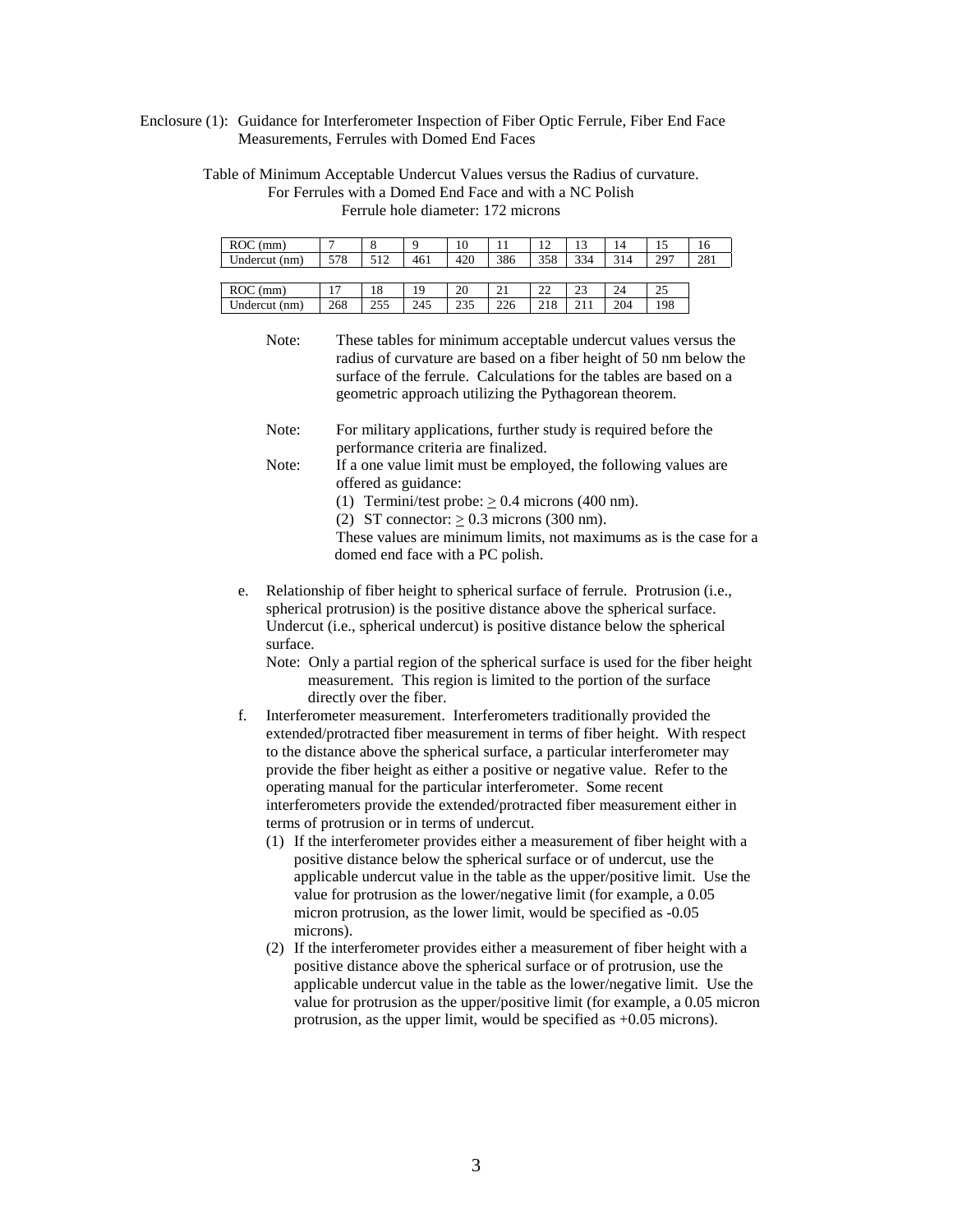#### Enclosure (1): Guidance for Interferometer Inspection of Fiber Optic Ferrule, Fiber End Face Measurements, Ferrules with Domed End Faces

- 3. Curve fitting areas for interferometer measurement calculations (see figure 1 at end this of enclosure).
	- a. Diameter F. The outside diameter of the Averaging Area, an area of a circle that is centered on the fiber surface. The center of the fiber is considered to be concentric with the center of the ferrule.
	- b. Diameter E. The outside diameter of the Extracting Area, an area of a circle that includes the fiber end face and the adhesive region around the ferrule hole diameter.
	- c. Diameter D. The outer diameter of the Fitting Area, an area centered on the ferrule surface and defined by a donut shaped area with outer diameter D and inside diameter E. The outer diameter of the Fitting Area is also referred to as the Region of Interest Width.

Table of Standardized Diameters to be used for the Curve fitting areas.

|                                     | Cladding     | Polyimide Coating |             |  |
|-------------------------------------|--------------|-------------------|-------------|--|
| Diameter (microns)                  |              | 140               | 100/140/172 |  |
| Diameter F – averaging area OD $4/$ | 50           | 50                |             |  |
| Diameter $E -$ extracting area OD   | $ 40\rangle$ | 155               |             |  |
| Diameter $D$ – fitting area OD      | 250          | 270               | 300         |  |

- $1/$  Page 16 of IEC standard IEC 1300-3-23 lists the "suggested" diameters for D, E & F for the 125 micron, nominal fiber diameter and an ROC of 8 to 25 mm. Other size fiber diameters D,  $E \& F$  are proportional based on these values as indicated in the following notes.
- 2/Use an outer diameter that is 15 microns greater than the cladding diameter or coating diameter, as applicable.
- 3/ Use an outer diameter that is about 110 microns above the extraction diameter.
- 4/ Diameter F is not increased for larger fiber sizes since fiber height is calculated at the center of the fiber and is not the average height of the total fiber. A 50 micron diameter provides a more robust measurement for the center of the fiber (more pixels).
- 4. Other measurement variables.
	- a. Interferometer measurement method.
		- (1) Narrow band (monochromatic light). In general, use for connectors with a PC polish. Use where there will be less dispersion from the end face, such as with a "sharper" radius of curvature (smaller value). Monochromatic light (such as red light) provides a measurement with better resolution.
		- (2) Broad band (white light). In general, use for connectors with a non-contact polish. Use to eliminate ambiguity for a configuration with a step height. White light provides a coarser measurement.
	- b. Surface reflectivity. Adjust lighting level (such as camera gain, image and contrast) to prevent light saturation of the detector/camera.
		- (1) Ceramic surface. Adjust for a lower reflectivity.
		- (2) Metal ferrule with ceramic (jeweled) insert. Adjust for a lower reflectivity (similar reflectance level as for ceramic ferrule since region being detected is within the ceramic insert).
		- (3) Metal ferrule. Adjust for a higher reflectivity.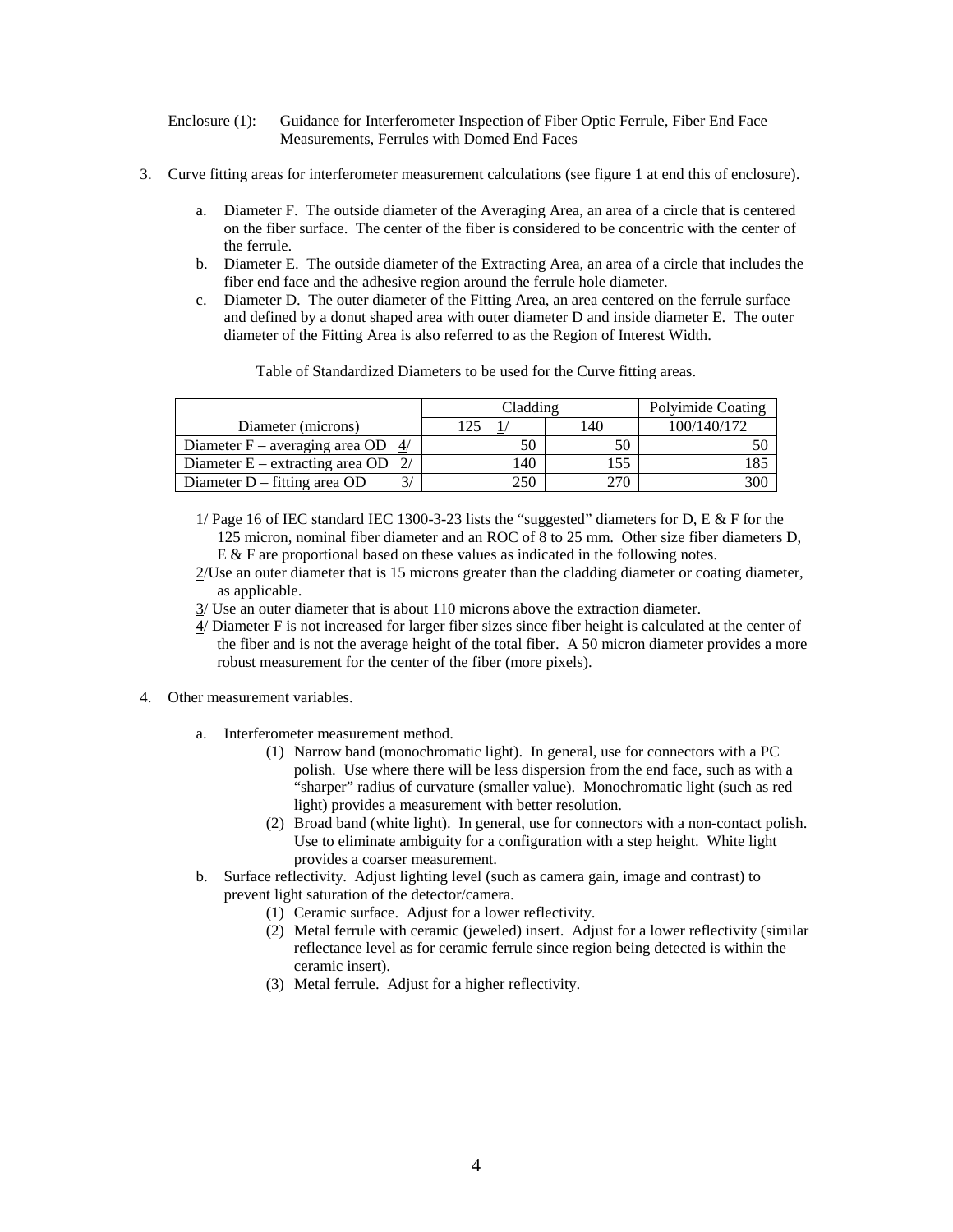Enclosure (1): Guidance for Interferometer Inspection of Fiber Optic Ferrule, Fiber End Face Measurements, Ferrules with Domed End Faces

- 5. NAVAIR fiber optic, cable harnesses/connectors approach for end face geometry.
	- a. Connector end face geometry parameters, along with optical performance (cable harness assembly loss and for single mode also return loss), are to be used as part of cable harness acceptance criteria unless otherwise specified by the particular Platform or specific cable harness application.
	- b. Commonality will standardize on the end face geometry guidance listed in this enclosure.
- 6. Navy Shipboard, fiber optic connectors approach for end face geometry.
	- a. Connector end face geometry parameters are provided as guidance to augment steps for termination and inspection currently specified in MIL-STD-2042.
	- b. Polishing procedures, listed in MIL-STD-2042, produce PC polishes within the range specified.



Figure 1. Curve fitting diameters and areas.

DOC: EndFaceltr0310doc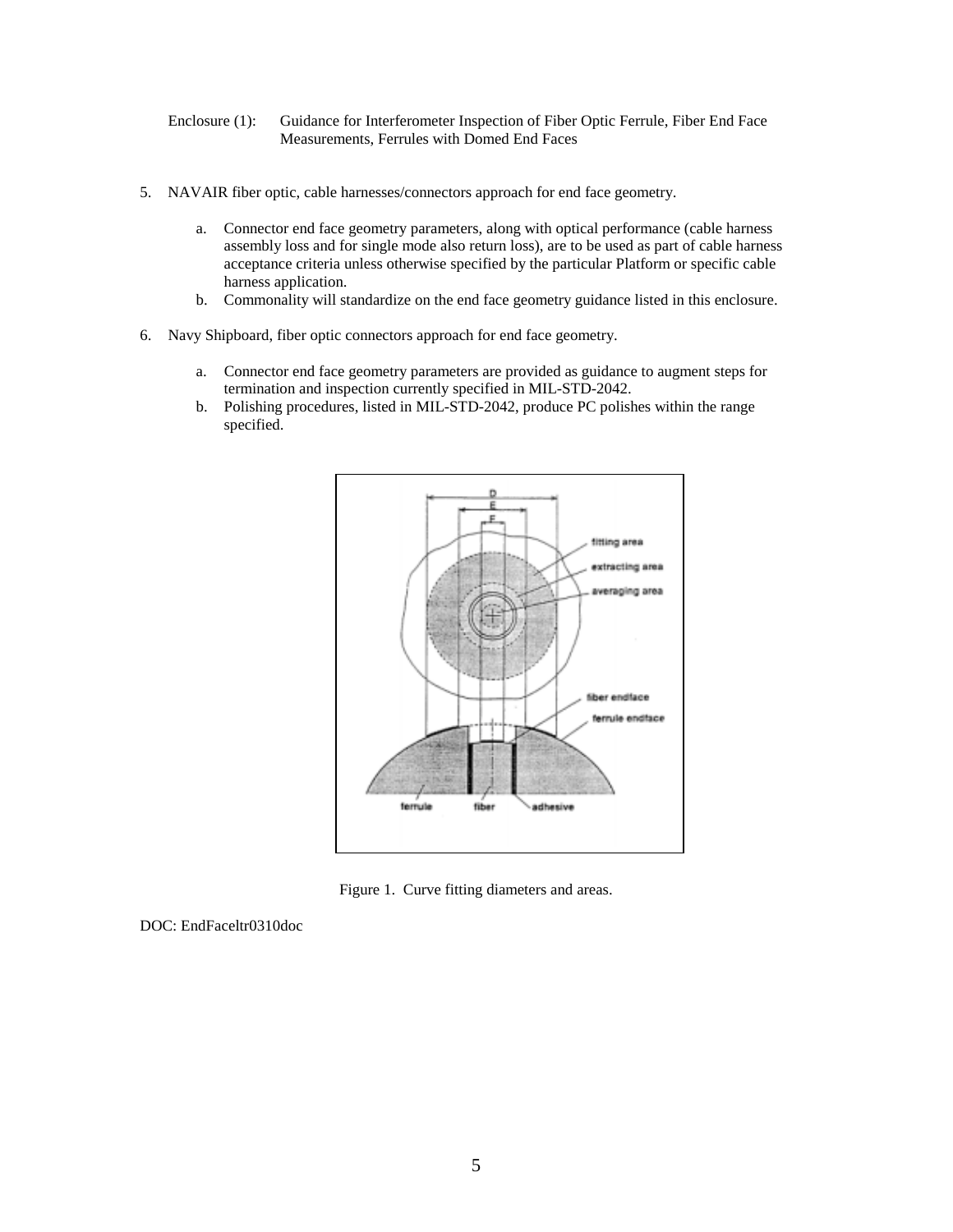#### Guidance Document Guidance for Interferometer Inspection of Fiber Optic Ferrule, Fiber End Face Measurements, Ferrules with Flat End Faces

- 1. Summary of configurations for end face geometry and measurement conditions.
	- a. End face geometry configurations. There are two types of end faces for the ferrule (either domed or flat) and two types of polishes (either physical contact, PC, or noncontact, NC) addressed. This enclosure addresses the ferrules with a flat end face. The flat end face may contain either a PC polish or a non-contact polish. Only the NC polish for a ferrule with a flat end face is addressed in this enclosure. End face geometry measurements are less meaningful for the configuration of a ferrule with a flat end face containing a PC polish. No meaningful parameter limits can be established to ensure that fiber-to-fiber contact will always be obtained. In general, possible configurations, for the ferrule and polish, end face geometry, are summarized in table form.

| <b>Ferrule End Face</b> | Polish | Comments |
|-------------------------|--------|----------|
| Domed                   |        |          |
| Domed                   |        |          |
| Flat                    |        |          |
| Flat                    |        |          |

#### Possible Configurations for End Face Geometry

- 1/ Configuration covered in this enclosure.
- b. Measurement parameters. The three parameters measured for end face geometry are fiber height, radius of curvature and offset. There are different ways to determine the offset. For a ferrule with a flat end face, the angular offset is the recommended offset to use. Recommended measurement conditions used will differ depending on the end face geometry.
- c. Measurement conditions. Measurement parameters can be determined using either a broad band or a narrow band measurement and the fiber height calculated based on the spherical surface or the planar surface. For the ferrule with an end face geometry addressed in this enclosure, the following measurement conditions are recommended:

Measurement conditions for end face geometry addressed.

|                                   | Configurations for End Face Geometry | <b>Measurement Conditions</b> |                         |  |  |
|-----------------------------------|--------------------------------------|-------------------------------|-------------------------|--|--|
| Polish<br><b>Ferrule End Face</b> |                                      | l vne<br>Measurement T        | Calculated Fiber Height |  |  |
| Flat                              | NC                                   | Broad band                    | From planar surface     |  |  |

2. Connector end face geometry parameters for flat ferrules.

- a. Radius of curvature.
	- (1) Intent. Inspect to ensure consistency of a flat surface contour rather then specifying stringent pass/fail criteria. The criteria provided are to ensure there is not an overly concave or overly convex surface contour (i.e., not have a sharp/steep radius of curvature (ROC)).
	- (2) Acceptable ROC:  $\leq$  -80 mm and  $\geq$  + 80 mm.

Enclosure (2)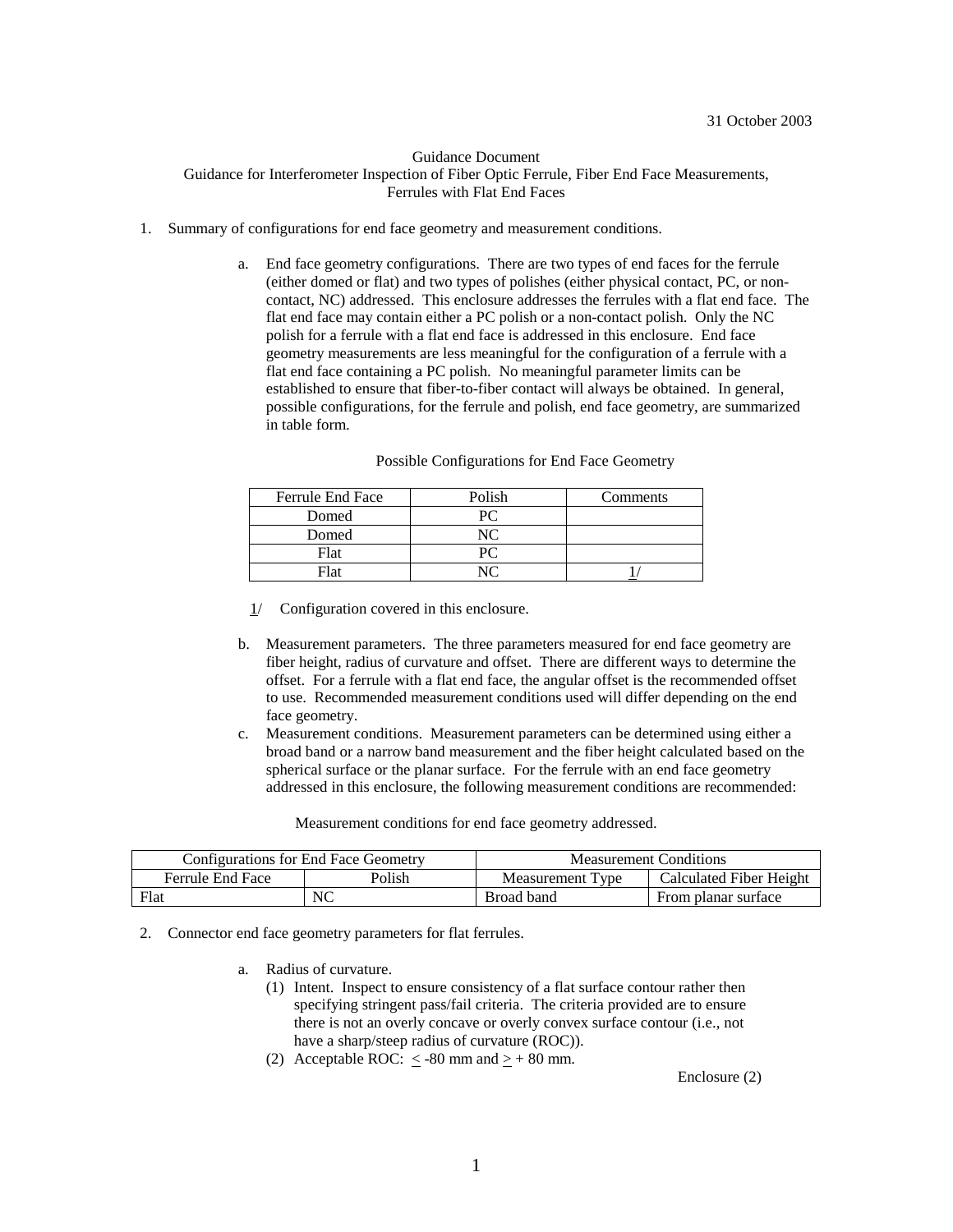Enclosure (2): Guidance for Interferometer Inspection of Fiber Optic Ferrule, Fiber End Face Measurements, Ferrules with Flat End Faces

- (3) Relationships of radius of curvature.
	- (a) Positive radius of curvature is convex to a flat ferrule end face. A flat/gradual convex radius of curvature is considered to be from +80 to positive infinity.
	- (b) Negative radius of curvature is concave to a flat ferrule end face. A flat/gradual concave radius of curvature is considered to be from – 80 to negative infinity.
		- Note: As the radius of curvature goes from a gradual convex contour to a gradual concave contour, the values go from + 80 mm up to positive infinity, inverts from positive infinity to negative infinity, then goes down from negative infinity to  $-80$  mm.
		- Note: The radius of curvature of a close to flat surface may change readily from one measurement to the next from a large positive value (such as  $+ 20,000$  mm) to a large negative value (such as –20,000 mm). A large
- b. Angular offset: (a measure of the polish angle).
	- (1) Intent. Inspect to ensure consistency of a near perpendicular surface rather then specifying stringent pass/fail criteria. The criteria provided are to ensure there is not an overly steep angle on the surface contour.
	- (2) Acceptable Angular offset.  $\leq 0.5^{\circ}$ .
- c. Fiber height for NC (Non-Contact) polish.
	- Note: Fiber height for a ferrule with a flat end face is to be measured from a planar surface as opposed to the apex of a spherical surface.
	- (1) Protrusion: none.
	- (2) Undercut. 65 nm minimum, 400 nm maximum.
		- Note: For military applications, further study is required before the performance criteria can be specified. For present, the currently used criteria are listed.
		- Note: If a one value limit must be employed, the following values are offered as guidance:
			- (1) Termini/test probe:  $< 0.075$  microns (75 nm).
			- (2) ST connector:  $< 0.100$  microns (100 nm).
- d. Relationship of fiber height to planar surface of ferrule. Protrusion (i.e., spherical protrusion) is the positive distance above the planar surface. Undercut (i.e., spherical undercut) is positive distance below the planar surface.
- e. Interferometer measurement. Interferometers traditionally provided the extended/protracted fiber measurement in terms of fiber height. With respect to the distance above the planar surface, a particular interferometer may provide the fiber height as either a positive or negative value. Refer to the operating manual for the particular interferometer. Some recent interferometers provide the extended/protracted fiber measurement either in terms of protrusion or in terms of undercut.
	- (1) If the interferometer provides either a measurement of fiber height with a positive distance below the planar surface or of undercut, use the applicable undercut value in the table as the upper/positive limit. Use the value for protrusion as the lower/negative limit (for example, a 0.05 micron protrusion, as the lower limit, would be specified as -0.05 microns).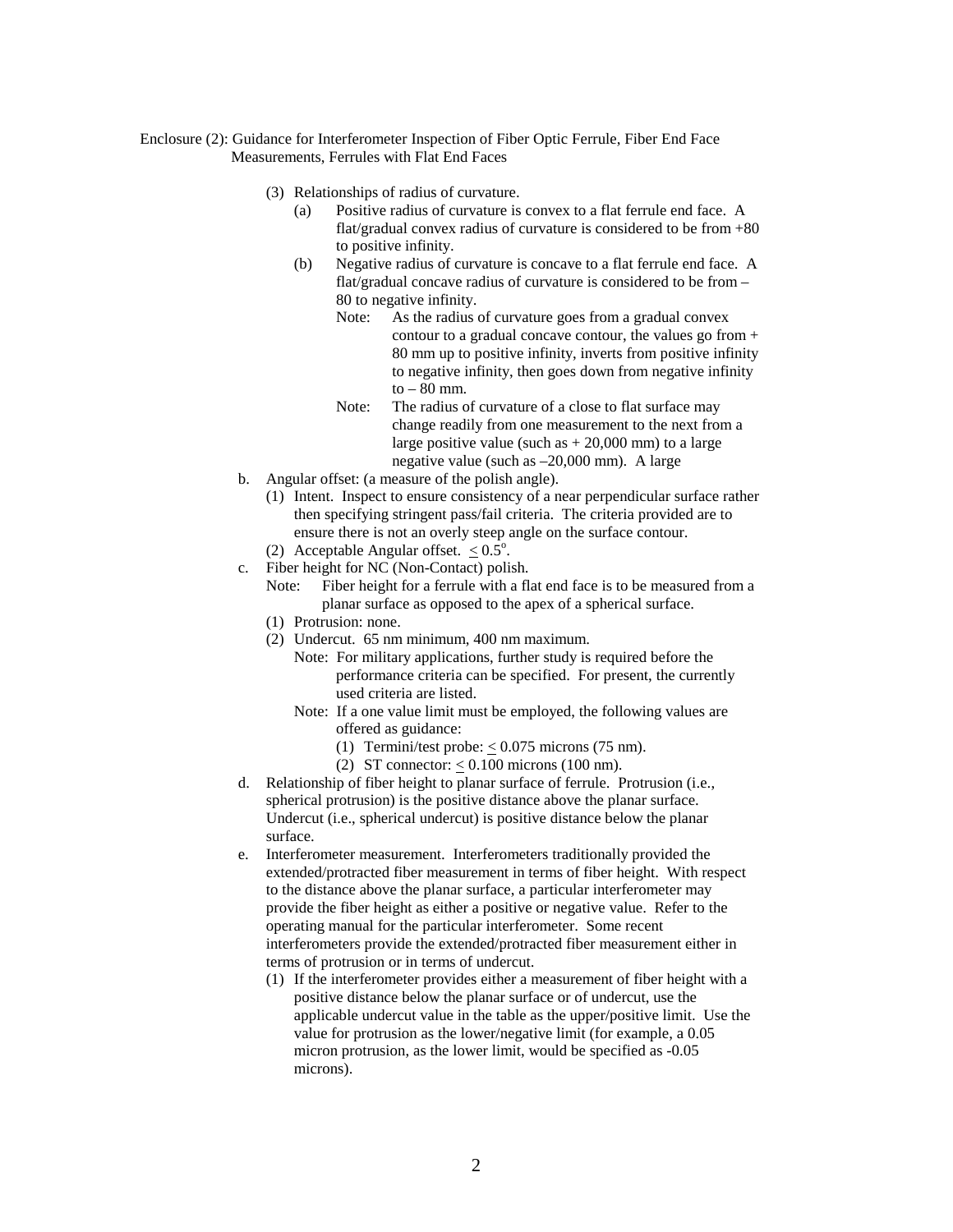#### Enclosure (2): Guidance for Interferometer Inspection of Fiber Optic Ferrule, Fiber End Face Measurements, Ferrules with Flat End Faces

- (2) If the interferometer provides either a measurement of fiber height with a positive distance above the planar surface or of protrusion, use the applicable undercut value in the table as the lower/negative limit. Use the value for protrusion as the upper/positive limit (for example, a 0.05 micron protrusion, as the upper limit, would be specified as +0.05 microns).
- f. Interferometer determination of the planar surface. The planar surface is to be determined from an ideal sphere after mapping the ferrule end face. From this best fit/ideal sphere, a plane shall be mapped using the points on the ideal sphere at diameter E, the outer diameter of the extraction area (see curve fitting areas for interferometer measurement calculations below).
- 3. Curve fitting areas for interferometer measurement calculations (see figure 1 at end of this enclosure).
	- a. Diameter F. The outside diameter of the Averaging Area, an area of a circle that is centered on the fiber surface. The center of the fiber is considered to be concentric with the center of the ferrule.
	- b. Diameter E. The outside diameter of the Extracting Area, an area of a circle that includes the fiber end face and the adhesive region around the ferrule hole diameter.
	- c. Diameter D. The outer diameter of the Fitting Area, an area centered on the ferrule surface and defined by a donut shaped area with outer diameter D and inside diameter E. The outer diameter of the Fitting Area is also referred to as the Region of Interest Width.

|                                      | Cladding | Polyimide Coating |             |
|--------------------------------------|----------|-------------------|-------------|
| Diameter (microns)                   | 125      | .40               | 100/140/172 |
| Diameter F – averaging area OD $4/$  | 50       |                   |             |
| Diameter E – extracting area OD $2/$ | 140      | 155               | .85         |
| Diameter $D$ – fitting area OD       | 250      |                   | 30C         |

Table of Standardized Diameters to be used for the Curve fitting areas.

- $1/$  Page 16 of IEC standard IEC 1300-3-23 lists the "suggested" diameters for D, E & F for the 125 micron, nominal fiber diameter and an ROC of 8 to 25 mm. Other size fiber diameters D, E & F are proportional based on these values as indicated in the following notes.
- 2/Use an outer diameter that is 15 microns greater than the cladding diameter or coating diameter, as applicable.
- 3/ Use an outer diameter that is about 110 microns above the extraction diameter.
- 4/ Diameter F is not increased for larger fiber sizes since fiber height is calculated at the center of the fiber and is not the average height of the total fiber. A 50 micron diameter provides a more robust measurement for the center of the fiber (more pixels).
- 4. Other measurement variables.
	- a. Interferometer measurement method.
		- (1) Broad band (white light). In general, use for connectors with a non-contact polish. Use to eliminate ambiguity for a configuration with a step height. White light provides a coarser measurement.
	- b. Surface reflectivity. Adjust lighting level (such as camera gain, image and contrast) to prevent light saturation of the detector/camera.
		- (1) Ceramic surface. Adjust for a lower reflectivity.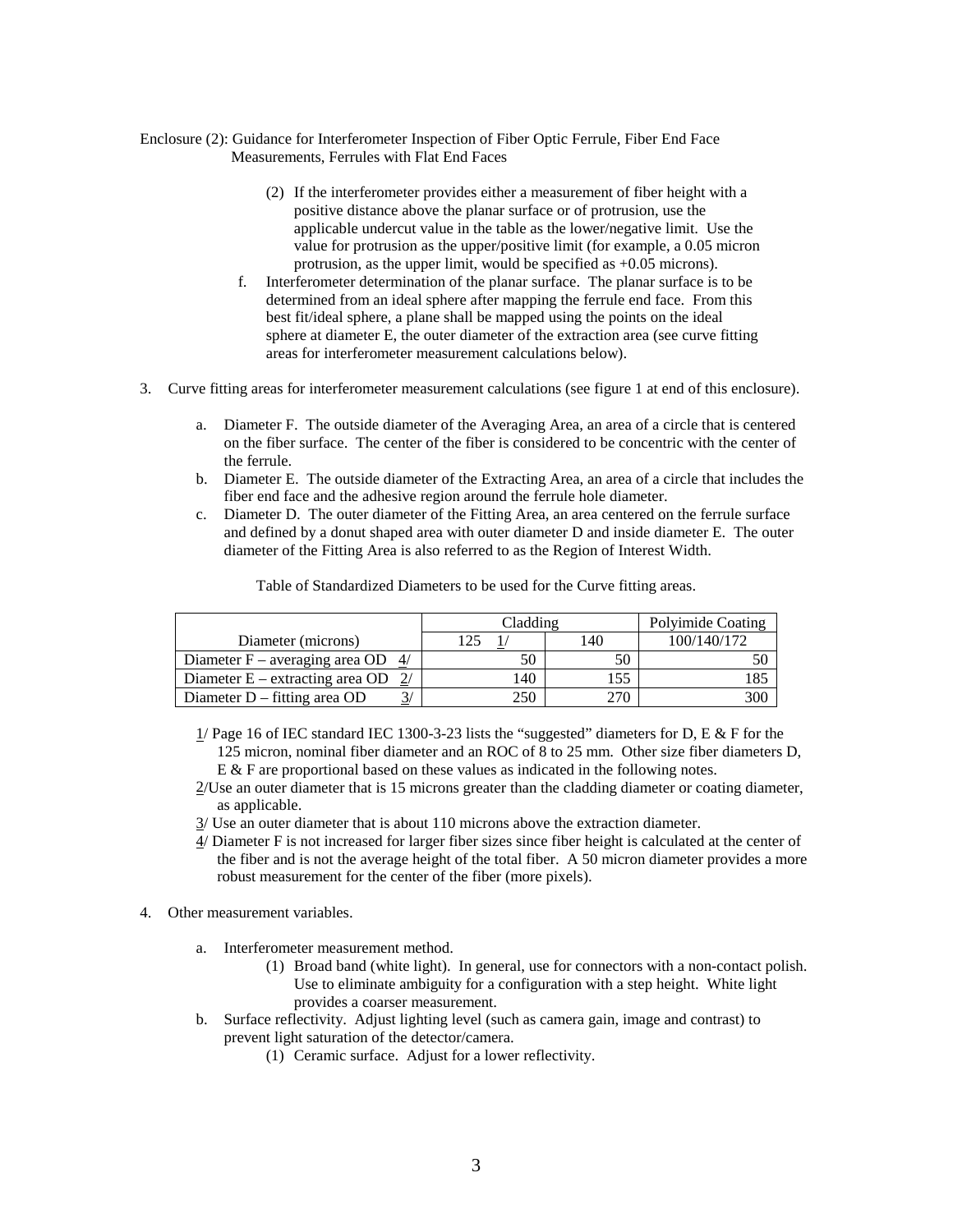Enclosure (2): Guidance for Interferometer Inspection of Fiber Optic Ferrule, Fiber End Face Measurements, Ferrules with Flat End Faces

- (2) Metal ferrule with ceramic (jeweled) insert. Adjust for a lower reflectivity (similar reflectance level as for ceramic ferrule since region being detected is within the ceramic insert).
- (3) Metal ferrule. Adjust for a higher reflectivity.
- 5. NAVAIR fiber optic, cable harnesses/connectors approach for end face geometry.
	- a. Connector ferrules with domed end faces are recommend for Commonality standardization, unless otherwise specified by the particular Platform.
	- b. Connector end face geometry parameters, along with optical performance (cable harness assembly loss and for single mode also return loss), are to be used as part of cable harness acceptance criteria unless otherwise specified by the particular Platform or specific cable harness application.

Commonality will standardize on the end face geometry guidance listed in this enclosure.

- 6. Navy Shipboard, fiber optic connectors approach for end face geometry.
	- a. Connector end face geometry parameters are not applicable.



Figure 1. Curve fitting diameters and areas.